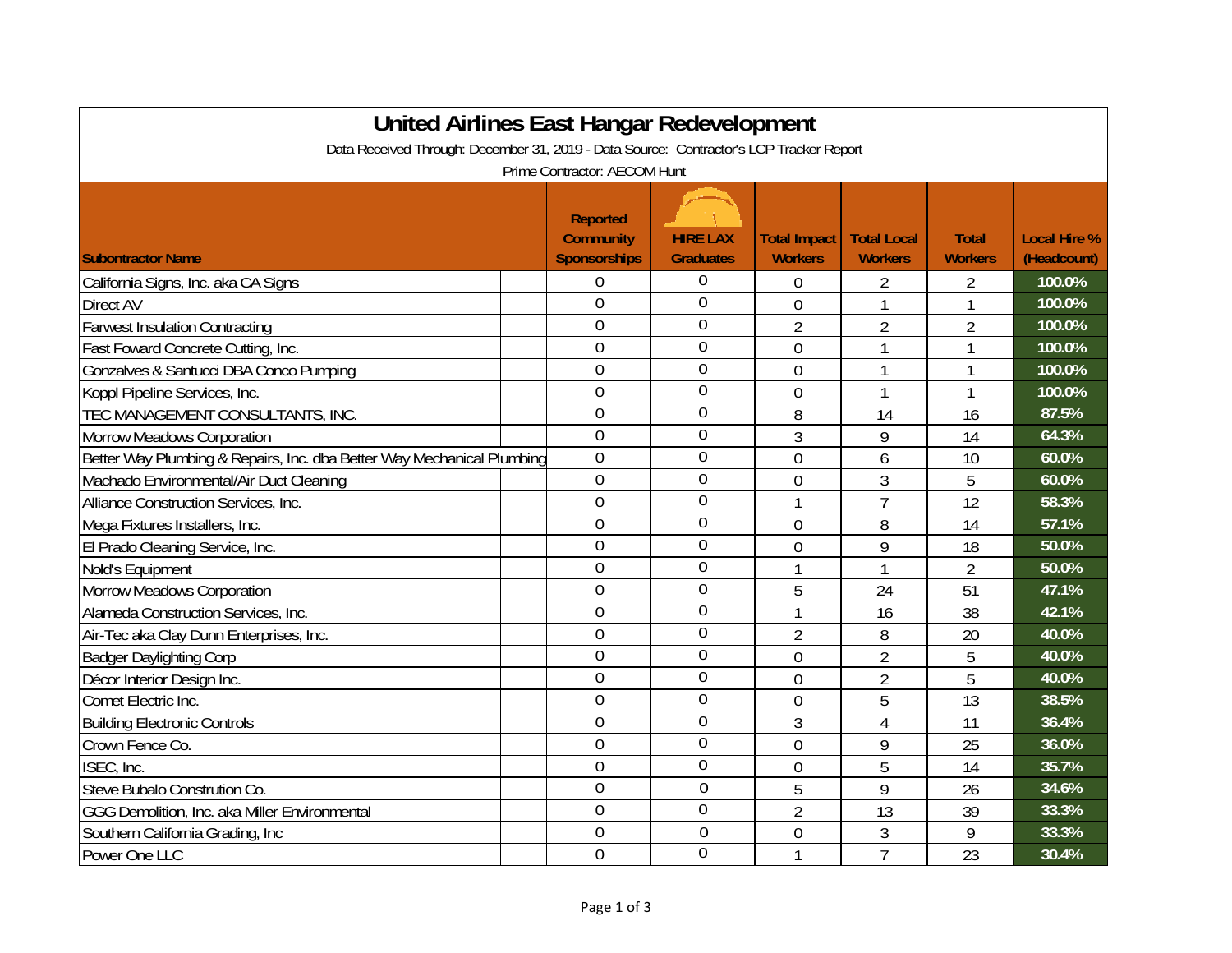| <b>United Airlines East Hangar Redevelopment</b>                                                                        |            |                                                            |                                     |                                |                                      |                                |                                    |  |
|-------------------------------------------------------------------------------------------------------------------------|------------|------------------------------------------------------------|-------------------------------------|--------------------------------|--------------------------------------|--------------------------------|------------------------------------|--|
| Data Received Through: December 31, 2019 - Data Source: Contractor's LCP Tracker Report<br>Prime Contractor: AECOM Hunt |            |                                                            |                                     |                                |                                      |                                |                                    |  |
| <b>Subontractor Name</b>                                                                                                |            | <b>Reported</b><br><b>Community</b><br><b>Sponsorships</b> | <b>HIRE LAX</b><br><b>Graduates</b> | Total Impact<br><b>Workers</b> | <b>Total Local</b><br><b>Workers</b> | <b>Total</b><br><b>Workers</b> | <b>Local Hire %</b><br>(Headcount) |  |
| The Culver Group, Inc.                                                                                                  |            | $\mathbf 0$                                                | 0                                   | 3                              | 3                                    | 10                             | 30.0%                              |  |
| Environmental Construction Group, Inc.                                                                                  |            | $\overline{0}$                                             | $\overline{0}$                      | $\overline{4}$                 | 8                                    | 27                             | 29.6%                              |  |
| CSI Electrical Contractors, Inc.                                                                                        |            | $\overline{0}$                                             | $\overline{0}$                      | $\overline{2}$                 | $\overline{7}$                       | 25                             | 28.0%                              |  |
| C.A. Buchen Corp                                                                                                        |            | $\overline{0}$                                             | $\overline{0}$                      | $\overline{0}$                 | 4                                    | 15                             | 26.7%                              |  |
| Hixson Backhoe                                                                                                          |            | $\overline{0}$                                             | $\overline{0}$                      | $\overline{0}$                 |                                      | $\overline{4}$                 | 25.0%                              |  |
| Lawrence W. Rosine Co.                                                                                                  |            | $\overline{0}$                                             | $\mathbf 0$                         | $\overline{0}$                 | $\overline{2}$                       | 8                              | 25.0%                              |  |
| <b>MSL Electric</b>                                                                                                     |            | $\overline{0}$                                             | $\overline{0}$                      | 1                              | $\overline{2}$                       | 8                              | 25.0%                              |  |
| 3531 Trucking Inc.                                                                                                      |            | $\overline{0}$                                             | $\overline{0}$                      | $\overline{0}$                 | $\overline{2}$                       | 9                              | 22.2%                              |  |
| <b>ACCO Engineered Systems</b>                                                                                          |            | $\overline{0}$                                             | $\overline{0}$                      | $\overline{0}$                 | 6                                    | 27                             | 22.2%                              |  |
| Griffith Company                                                                                                        |            | $\overline{0}$                                             | $\overline{0}$                      | 6                              | 11                                   | 55                             | 20.0%                              |  |
| Hector Marroquin dba Hectors Roofing                                                                                    |            | $\overline{0}$                                             | $\overline{0}$                      | $\overline{0}$                 | $\overline{2}$                       | 10                             | 20.0%                              |  |
| Penhall Company                                                                                                         |            | $\overline{0}$                                             | $\overline{0}$                      | 1                              | 1                                    | 5                              | 20.0%                              |  |
| ABC Resources, Inc.                                                                                                     |            | $\overline{0}$                                             | $\mathbf{0}$                        | $\overline{0}$                 | $\overline{2}$                       | 11                             | 18.2%                              |  |
| <b>Star Hardware</b>                                                                                                    |            | $\mathbf 0$                                                | $\mathbf 0$                         | 0                              | 1                                    | 6                              | 16.7%                              |  |
| Diversified Production Services, Inc.                                                                                   |            | $\overline{0}$                                             | $\overline{0}$                      |                                | $\overline{7}$                       | 45                             | 15.6%                              |  |
| Matrix Environmental, Inc.                                                                                              |            | $\mathbf 0$                                                | $\overline{0}$                      | $\overline{0}$                 | $\overline{2}$                       | 15                             | 13.3%                              |  |
| Condon-Johnson & Associates Inc.                                                                                        |            | $\overline{0}$                                             | $\mathbf 0$                         | $\overline{0}$                 | $\overline{2}$                       | 16                             | 12.5%                              |  |
| J Colavin & Son, Inc.                                                                                                   |            | $\overline{0}$                                             | $\overline{0}$                      | $\overline{0}$                 | 1                                    | 8                              | 12.5%                              |  |
| Service West, Inc.                                                                                                      |            | $\overline{0}$                                             | $\overline{0}$                      | $\overline{0}$                 | 5                                    | 52                             | 9.6%                               |  |
| C Below Inc                                                                                                             |            | $\overline{0}$                                             | $\overline{0}$                      | 1                              | 1                                    | 21                             | 4.8%                               |  |
| Air Balance Co., Inc.                                                                                                   |            | $\overline{0}$                                             | $\overline{0}$                      | $\overline{0}$                 | $\theta$                             | $\mathbf{1}$                   | 0.0%                               |  |
| BHC Crane LLC aka Bob Hill Hydraulic Crane Rental                                                                       |            | $\overline{0}$                                             | $\overline{0}$                      | $\overline{0}$                 | $\overline{0}$                       | 3                              | 0.0%                               |  |
| Bill Petty's Backhoe Services Inc                                                                                       | <b>NEW</b> | $\overline{0}$                                             | $\overline{0}$                      | $\overline{0}$                 | $\overline{0}$                       | 1                              | 0.0%                               |  |
| Cal Empire Engineering Inc                                                                                              |            | $\overline{0}$                                             | $\overline{0}$                      | $\overline{0}$                 | $\overline{0}$                       | 3                              | 0.0%                               |  |
| <b>Concrete Coring</b>                                                                                                  |            | $\overline{0}$                                             | $\mathbf 0$                         | $\overline{0}$                 | $\overline{0}$                       | 3                              | 0.0%                               |  |
| <b>Connor Concrete Cutting and Coring</b>                                                                               |            | $\overline{0}$                                             | $\mathbf 0$                         | $\overline{0}$                 | $\mathbf 0$                          | 5                              | 0.0%                               |  |
| <b>Dinamic Modular Construction</b>                                                                                     |            | $\mathbf{0}$                                               | 0                                   | $\overline{0}$                 | $\mathbf{0}$                         | $\overline{2}$                 | 0.0%                               |  |
| Dunkel Bros Macninery Moving Inc                                                                                        |            | $\overline{0}$                                             | $\overline{0}$                      | $\overline{0}$                 | $\overline{0}$                       | 3                              | 0.0%                               |  |